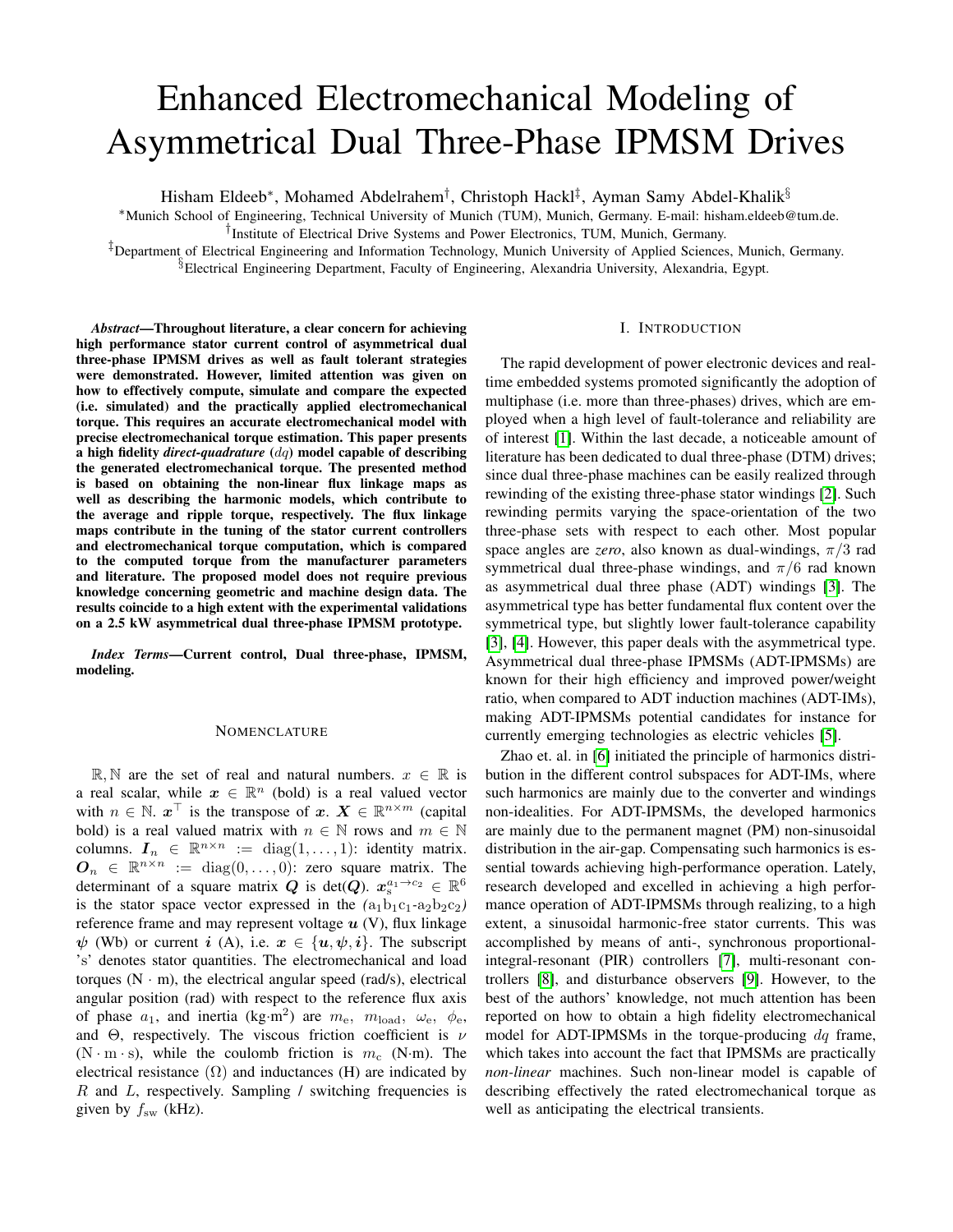This paper demonstrates a mathematical model capable of generating both: the fundamental and harmonic elements in the dq frame of ADT-IPMSMs, which are practically *nonlinear* machines. The generated electromechanical torque is a function of both the fundamental and harmonic elements. The fundamental dynamics are identified by means of the experimentally identified fundamental flux linkage maps, while the harmonics are generated by means of the experimentally identified harmonic flux linkage parameters through an open circuit test. The cross-coupling between the fundamental  $dq$  subspace flux-linkages (i.e. due to saturation) is taken into account. The fundamental flux linkage maps are adopted in designing the dq current controller. The entire experiments and conclusions rely on the stator current measurements and encoder feedback, which is a standard in drive systems, without prior knowledge of the geometric machine design or finite element data. It is also concluded that taking into account the ADT-IPMSM nonlinearity increases the expected torque density of the machine and enhances the operation on the Maximum-Torque-per-Ampere (MTPA) current loci [10]–[12]. Using the flux linkage maps, the computed electromechanical torque is compared to the computed torque from the manufacturer parameters and literature, at the same conditions, showing the superiority of the proposed method. A 2.5 kW ADT-IPMSM experimental setup was employed for validation.

## II. ASYMMETRICAL DUAL THREE PHASE DRIVE MODEL

## *A. Dual three phase IPMSM model*

For a DTM double-star neutral drive, a generalized Clarke's transformation, also known as vector space decomposition (VSD) [3], is given by

$$
T_{\text{VSD}} = \frac{1}{3} \begin{bmatrix} 1 & -\frac{1}{2} & -\frac{1}{2} & \frac{\sqrt{3}}{2} & -\frac{\sqrt{3}}{2} & 0 \\ 0 & \frac{\sqrt{3}}{2} & -\frac{\sqrt{3}}{2} & \frac{1}{2} & \frac{1}{2} & -1 \\ 1 & -\frac{1}{2} & -\frac{1}{2} & -\frac{\sqrt{3}}{2} & \frac{\sqrt{3}}{2} & 0 \\ 0 & -\frac{\sqrt{3}}{2} & \frac{\sqrt{3}}{2} & \frac{1}{2} & \frac{1}{2} & -1 \end{bmatrix}, \quad (1)
$$

which decomposes the asymmetrical six-phases quantities  $f_s^{a_1\rightarrow c_2}$ , where  $f \in \{u, \psi, i\}$ , to two orthogonal planes  $(f_s^{\alpha\beta}, f_s^{xy}) = T_{\text{VSD}} f_s^{\alpha_1 \rightarrow c_2}$ , namely the equivalent  $\alpha\beta$  subspace and the  $xy$  subspace, which controls the degree of unbalance between the three-phase sets and derating factors during faults [1], [3], [13]. The VSD matrix maps different harmonics to such subspaces, where  $\alpha\beta$  plane holds the  $12\gamma \pm 1$  harmonics, where  $\gamma = \{1, 2, 3, ...\}$ , xy is concerned with the 6Γ  $\pm$  1 harmonics, where Γ = {1, 3, 5, ...}. Using the generalized Park's transformation [7]

$$
\overline{\boldsymbol{T}}_{\rm p}(\phi_{\rm e})^{-1} = \begin{bmatrix} \boldsymbol{T}_{\rm p}(\phi_{\rm e})^{-1} & \boldsymbol{O}_{2} \\ \boldsymbol{O}_{2} & \boldsymbol{I}_{2} \end{bmatrix}, \tag{2}
$$

where  $T_{\rm p}(\phi_{\rm e})^{-1} = \begin{bmatrix} \cos(\phi_{\rm e}) - \sin(\phi_{\rm e}) \\ \sin(\phi_{\rm e}) - \cos(\phi_{\rm e}) \end{bmatrix}$  $\sin(\phi_e) \cos(\phi_e)$ , the ADTM-IPMSM dynamic model is

TABLE I. Parameters of the ADT-IPMSM drive.

| Parameter                    | Value                                              |
|------------------------------|----------------------------------------------------|
| Stator resistance            | $R_s = 1.1 \Omega$                                 |
| Nominal d-axis inductance    | 2mH                                                |
| Nominal q-axis inductance    | $11.5 \text{ mH}$                                  |
| Computed d-axis inductance   | $6.7 \text{ mH}$                                   |
| Computed q-axis inductance   | $20 \text{ mH}$                                    |
| Leakage inductance           | $L_l = 0.9 \text{ mH}$                             |
| Pole-pair                    | $n_{\rm p}=3$                                      |
| Inertia                      | $\Theta = 0.01 \text{ kg} \cdot \text{m}^2$        |
| Viscous friction             | $\nu = 0.8 \times 10^{-3}$ N·m·s                   |
| Coulomb friction             | $m_c = 0.2725$ N·m                                 |
| Rated stator current         | $i_{\rm s, rated} = 4.2$ A                         |
| Rated torque                 | $m_{\rm e, rated} = 10.6 \text{ N} \cdot \text{m}$ |
| Rated mechanical speed       | 2300 RPM                                           |
| DC-link voltage              | $u_{\rm dc} = 580$ V                               |
| Sampling and switching rates | $f_{\rm sw} = 8 \text{ kHz}$                       |

Half the manufacturer's value of the original three-phase machine due to halving the number of turns when carrying-out the rewinding to the dual three-phase machine.

Computed as shown in  $[15, Sec. 5.3]$ .

$$
\overline{u}_{\rm s}^{dq} = R_{\rm s} \overline{i}_{\rm s}^{dq} + \omega_{\rm e} J \overline{\psi}_{\rm s}^{dq} + \frac{d}{dt} \overline{\psi}_{\rm s}^{dq},
$$
\n
$$
u_{\rm s}^{xy} = R_{\rm s} i_{\rm s}^{xy} + L_l \frac{d}{dt} i_{\rm s}^{xy},
$$
\n
$$
\frac{d}{dt} \omega_{\rm e} = \frac{n_{\rm p}}{\Theta} (m_{\rm e} - m_{\rm load} - \nu \frac{\omega_{\rm e}}{n_{\rm p}} - m_{\rm c}),
$$
\n(3)

where  $\bm{J}$   $:=$   $\bm{T}_{\rm p}(\pi/2)^{-1},$   $\bm{i}^{xy}_{\rm s}$   $=$   $\left(i^{x}_{\rm s},$   $i^{y}_{\rm s}\right)^{\top}$ .  $\overline{\bm{f}}^{dq}_{\rm s}$   $=$  $\left(\overline{f}_{s}^{d}\right)$  $\frac{d}{s}$ ,  $\overline{f}_s^q$  $\left( \begin{array}{c} q \\ s \end{array} \right)^{\top}$ , where  $f \in \{\psi, u, i\}$ , is the total (i.e. fundamental and harmonic elements) flux linkage/voltage/current, respectively, in the  $dq$  frame. Note that the  $dq$  and  $xy$  are decoupled subspaces, thus, the  $xy$  plane do not interfere in the torque production mechanism [7], [8], [14]. The ADT-IPMSM parameters are shown in Table I. The model in (3) allows for non-linear flux linkage variation in the  $dq$  frame with the corresponding currents. Thus, in this paper, the  $dq$ flux linkages are used as *states* instead of currents.

#### *B.* dq *flux linkage and torque models*

The unique difference between different ADTMs is how  $\overline{\psi}^{dq}_{\rm s}$  $\int_{s}^{u}$  in (3) is modelled. Unlike the flux linkage models and the assumed constant  $dq$  inductances presented in [8], [15], [16], the current-dependency of inductance matrices as well as the harmonic flux linkages are considered in the proposed model [20, Chap. 14]. As explained in Sect. II-A, the  $dq$ frame holds the fundamental component, which contributes mainly to the average electromechanical torque and the  $dq$ harmonic fluxes, sourced by the PM harmonics, contribute to the oscillating torque. Accordingly, in order to show the total generated electromechanical torque, it is necessary to have a dynamic model capable of modeling both the fundamental and harmonic components. Thus,  $\overline{\psi}_{s}^{dq}$  $\int_{s}^{u}$  in (3) can be written as

$$
\overline{\psi}_{\rm s}^{dq} = \psi_{\rm s}^{dq} + \psi_{\rm s,PM}^{dq},\tag{4}
$$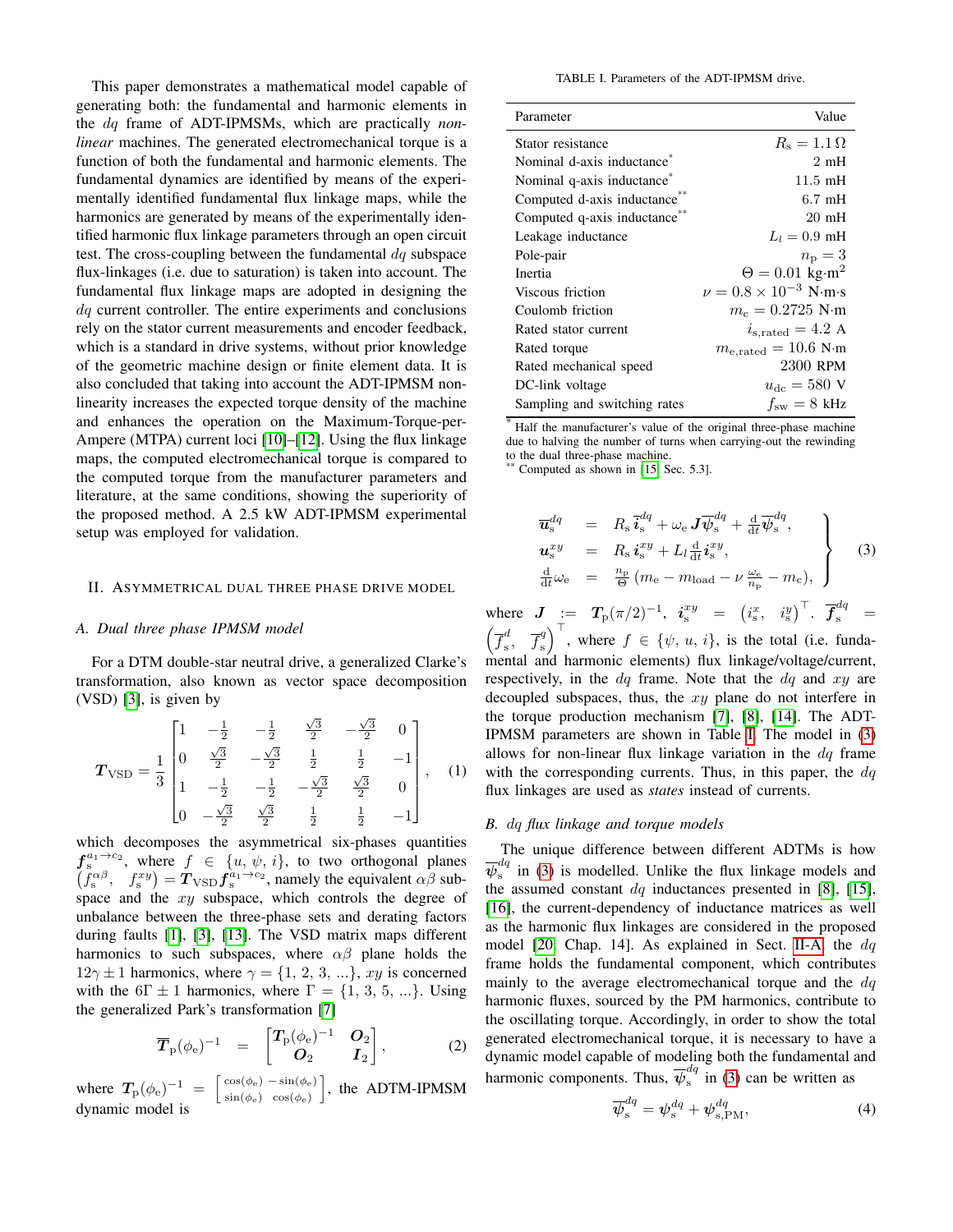

Fig. 1. Proportional-integral and resonant current controllers for the  $dq$  and  $xy$  frames with the corresponding resonant frequencies for an ADT-IPMSM [8].

where,  $\psi_{s}^{dq}$  is the fundamental flux linkage term, while  $\psi_{s,PM}^{dq}$ is the harmonic term. The same principle is applied to decompose  $\overline{\mathbf{u}}_s^{dq}$  into fundamental and harmonic components.

As for  $\vec{i}_{\rm s}^{dq}$  $s<sup>u<sub>q</sub></sup>$ , the impedance of the  $dq$  frame is assumed to be large enough to neglect  $i_{s,PM}^{dq}$  (i.e.  $\bar{i}_s^{dq} \approx i_s^{dq}$ ). With that approximation in mind, the electromechanical torque produced is denoted by

$$
\overline{m}_{\mathrm{e}} = 3n_{\mathrm{p}}\mathbf{i}_{\mathrm{s}}^{dq^{\top}}\mathbf{J}\left(\psi_{\mathrm{s}}^{dq} + \psi_{\mathrm{s,PM}}^{dq}\right) = m_{\mathrm{e}} + m_{\mathrm{e,PM}},\quad(5)
$$

where the first term in  $(5)$  is the average torque generated by the fundamental component, while the second term represents the oscillatory torque term.

Assuming that non-fundamental components are compensated, as shown later in Sect. III-B, the relation between  $\psi_{s}^{dq}$ and  $i_s^{dq}$  is *non-linear* with a cross-coupling between the  $dq$ coordinates. This is mathematically modeled as

$$
\frac{\mathrm{d}}{\mathrm{d}t}\psi_{\mathrm{s}}^{dq} = L_{\mathrm{s}}^{dq}(i_{\mathrm{s}}^{dq}) \frac{\mathrm{d}}{\mathrm{d}t}i_{\mathrm{s}}^{dq},\tag{6}
$$

where  $L_s^{dq}$  ( $i_s^{dq}$ ) is the *differential* inductance matrix [20, Chap. 14] and is defined as

$$
\boldsymbol{L}_{\rm s}^{dq}(\boldsymbol{i}_{\rm s}^{dq}) := \begin{bmatrix} \frac{\partial \psi_{\rm s}^d}{\partial i_{\rm s}^d} & \frac{\partial \psi_{\rm s}^d}{\partial i_{\rm s}^d} \\ \frac{\partial \psi_{\rm s}^q}{\partial i_{\rm s}^d} & \frac{\partial \psi_{\rm s}^q}{\partial i_{\rm s}^d} \end{bmatrix} = \begin{bmatrix} L_{\rm s}^d & L_m^{dq} \\ L_m^{dq} & L_{\rm s}^q \end{bmatrix} . \tag{7}
$$

This approach is similar to that shown in [17], which is also known as the flux linkage maps and the corresponding differential inductances identification. The current vector  $i_s^{d\bar{q}}$ is varied to cover the entire operating range of the adopted ADT-IPMSM at a given speed. In the  $xy$  frame, the reference currents are set to  $\vec{i}_{s,\text{ref}}^{\text{xy}} = (0, 0)^\top$ , as shown in Fig 1. Finally, for the given  $R_s$  in Table I and a non-zero speed (i.e.  $\omega_e \neq 0$ ) at *steady-state*, the flux linkage vector is obtained by

$$
\psi_{\mathrm{s}}^{dq} = \frac{\boldsymbol{J}^{-1}}{\omega_{\mathrm{e}}} \left( \boldsymbol{u}_{\mathrm{s}}^{dq} - R_{\mathrm{s}} \, \boldsymbol{i}_{\mathrm{s}}^{dq} \right). \tag{8}
$$

The acquired flux linkages and the corresponding differential inductances are shown in Figs.  $2(a)-(b)$  and Figs.  $3(a)-(c)$ , respectively.

Since the  $dq$  frame encompasses the rotor  $11<sup>th</sup>$  and  $13<sup>th</sup>$ harmonics, applying Park's transformation in (2) maps such harmonics in the dq plane, rotating at  $12\omega_e$ . The proposed model for  $\psi_{\text{s,PM}}^{dq}$  is

$$
\begin{array}{l}\n\psi_{\rm s,PM}^{dq} = \\
\begin{pmatrix}\n\psi_{\rm p}^{13} \sin(12\omega_{\rm e}t + \phi_{\rm o}^{13}) - \psi_{\rm pm}^{11} \sin(12\omega_{\rm e}t + \phi_{\rm o}^{11}) \\
\psi_{\rm pm}^{13} \cos(12\omega_{\rm e}t + \phi_{\rm o}^{13}) + \psi_{\rm pm}^{11} \cos(12\omega_{\rm e}t + \phi_{\rm o}^{11})\n\end{pmatrix},\n\end{array} (9)
$$

where the constants  $\psi_{pm}^{11}$ ,  $\psi_{pm}^{13}$ ,  $\phi_{0}^{11}$ , and  $\phi_{0}^{13}$  are identified through the open circuit test as explained in Sect. IV. Finally the equivalent fundamental and harmonic circuit for the  $dq$ frame is shown in Fig. 4.

# III. ADT-IPMSM CURRENT CONTROLLER

*A. PI current controllers and disturbance compensation*

Upon computing the flux linkage maps and the corresponding differential inductances, the PI controllers in Fig. 1 are designed according to the magnitude optimum criterion along with updating the PI controller gain and time constant [17]. Accordingly, the proportional  $V_p$  and integral time constant  $T_i$ of the non-linear PI controllers are defined as

$$
\begin{array}{rcl}\n\left(V_p^d & V_p^q\right)^\top & = & \frac{f_{\rm sw}}{2} \left(\hat{L}_{\rm s}^d & \hat{L}_{\rm s}^q\right)^\top, \\
\left(T_i^d & T_i^q\right)^\top & = & \frac{1}{R_{\rm s}} \left(\hat{L}_{\rm s}^d & \hat{L}_{\rm s}^q\right)^\top, \\
\end{array}\n\bigg\} \tag{10}
$$

where

$$
\begin{pmatrix} \hat{L}_s^d & \hat{L}_s^q \end{pmatrix}^\top = \det \left( \mathbf{L}_s^{dq} (\mathbf{i}_s^{dq}) \right) \begin{pmatrix} \frac{1}{L_s^q} & \frac{1}{L_s^d} \end{pmatrix}^\top. \tag{11}
$$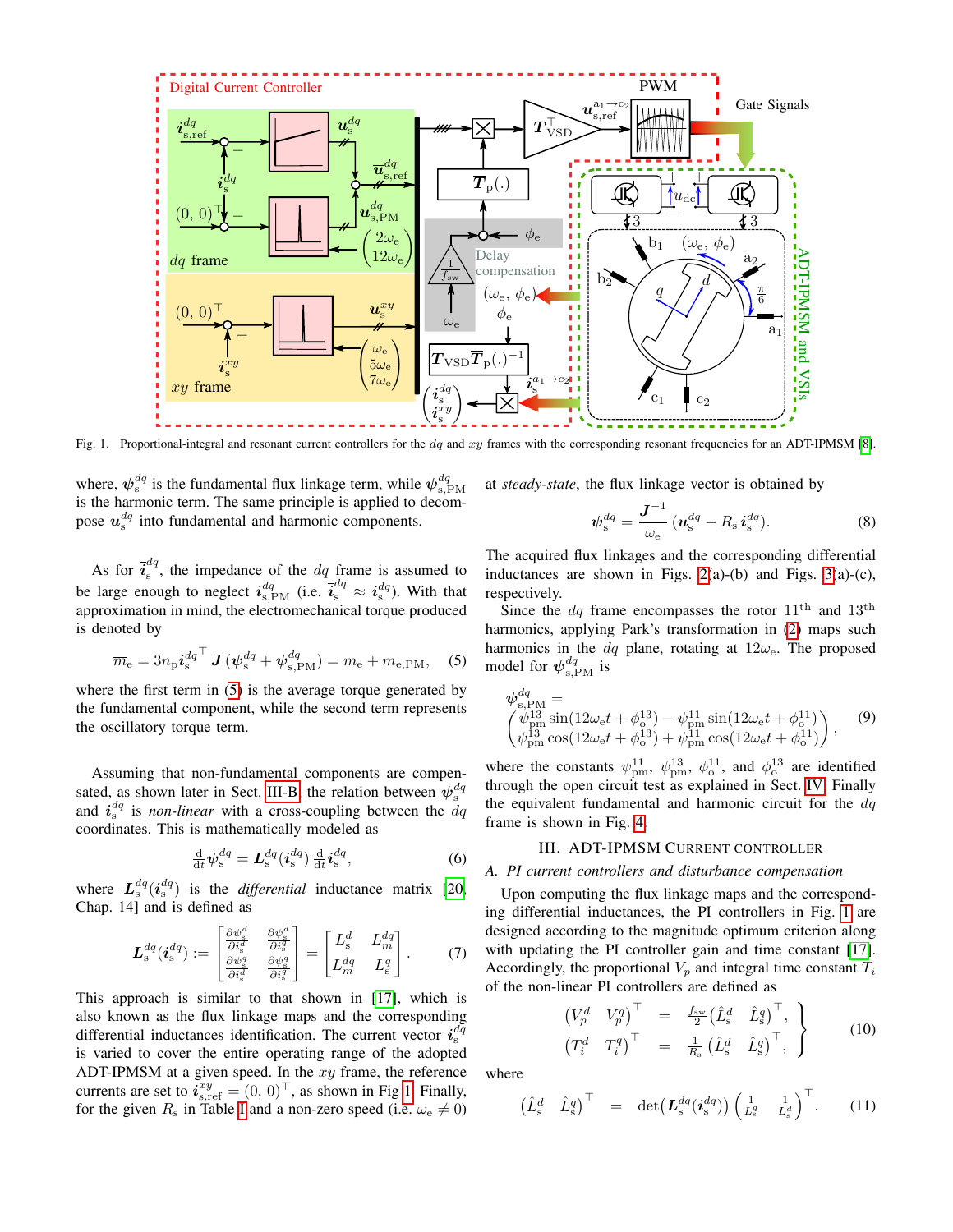

Fig. 2. Measured flux linkage maps of  $\psi_s^{dq}$  in (3), showing the variation of (a)  $\psi_s^d$  and  $\psi_s^q$  for  $||\mathbf{i}_s^{dq}|| \le i_{s,\text{rated}}$ .



Fig. 3. Measured differential inductances of  $L_s^{dq}(i_s^{dq})$  for  $||i_s^{dq}|| \le i_{s,\text{rated}}$  (left to right): (a)  $L_s^d$ , (b)  $L_s^q$ , and (c)  $L_m^{dq}$ .



Fig. 4. Proposed equivalent circuits for the  $dq$  frame along with highlighting in red the enhanced model elements as explained in Subsect. II-A.

In [17], the disturbance feedforward compensation enhances the tracking speed of the PI controllers. The disturbance voltage  $u_{s,\text{dist}}^{d\bar{q}}$  encompasses the coupling terms between the  $dq$  frame coordinates, assuming the machine parameters are identified, which is the case here upon computing  $\psi_s^{dq}$  and  $L_s^{dq}$  ( $i_s^{dq}$ ). As proven in [17],  $u_{s,\text{dist}}^{dq}$  is computed by

$$
\mathbf{u}_{s,\text{dist}}^{dq} = -L_m^{dq} \begin{bmatrix} 0 & \frac{1}{\tilde{L}_s^q} \\ \frac{1}{\tilde{L}_s^d} & 0 \end{bmatrix} (\mathbf{u}_s^{dq} - R_s \mathbf{i}_s^{dq} -
$$
  

$$
\omega_e \mathbf{J} \psi_s^{dq}) - \omega_e \mathbf{J} \psi_s^{dq}.
$$
 (12)

## *B. Resonant (R) controllers*

As illustrated in Sect. II-A, the presence of harmonic flux linkage elements in the  $dq$  and  $xy$  frames invokes the presence of harmonic currents within such frames. Compensating such current harmonics is inevitable to guarantee high quality performance for the employed ADT-IPMSM drive. This could be achieved either by adopting multi-synchronous frames in both the  $dq$  and  $xy$  frames [7] or by invoking multiresonant controllers for the shown model in (3) [8]. The latter method is the one adopted in this paper. Since the amplitude of harmonic currents are speed dependent, meaning they are boosted/curtailed with the increase/decrease of  $\omega_e$ , the resonant (R) controllers are expected to be speed-dependent tuned. The R-controllers are discretized using the impulseinvariant method to ensure precise lock on the desired resonant frequency  $\omega_R$  as well as stable operation [8], [18]. The time constant of such R-controllers  $T_R$  is carried out similar to the method shown in [8] which leads to

$$
\begin{pmatrix} T_{\rm R}^d & T_{\rm R}^q & T_{\rm R}^{xy} \end{pmatrix} = \frac{100}{R_{\rm s}\omega_{\rm e}} \begin{pmatrix} \hat{L}_{\rm s}^d & \hat{L}_{\rm s}^q & L_l \end{pmatrix}, \qquad (13)
$$

where  $(T_R^d, T_R^q)$  are adapted online with  $L_s^d$  and  $L_s^q$ , respectively. The tuned resonant frequencies of the R-controllers in the  $dq$  and  $xy$  frames are  $\omega_{\rm R}^{dq}$  and  $\omega_{\rm R}^{xy}$ , respectively. As seen in Fig. 1, there are two pairs of R-controllers in the  $dq$  frame where  $\omega_{\rm R}^{dq} = (2\omega_{\rm e}, 12\omega_{\rm e})$ , while three pairs of R-controllers in the xy frame, tuned at  $\omega_{\rm R}^{xy} = (\omega_{\rm e}, 5\omega_{\rm e}, 7\omega_{\rm e}).$ 

# IV. EVALUATION RESULTS

#### *A. Experimental environment*

This section evaluates the outcomes of the proposed model on a practical setup, shown in Fig. 5, having the same parameters as indicated in Table I. The test bench in Fig. 5 consists of an ADT-IPMSM tied to a standard three-phase induction machine acting as the prime mover. With the aid of Matlab/Simulink, the control algorithm is implemented on dSPACE DS1007. The PWM signals are sent to the VSIs via the DS5101 PWM card, where the triggering signals are manually programmed to ensure precise timings and sampling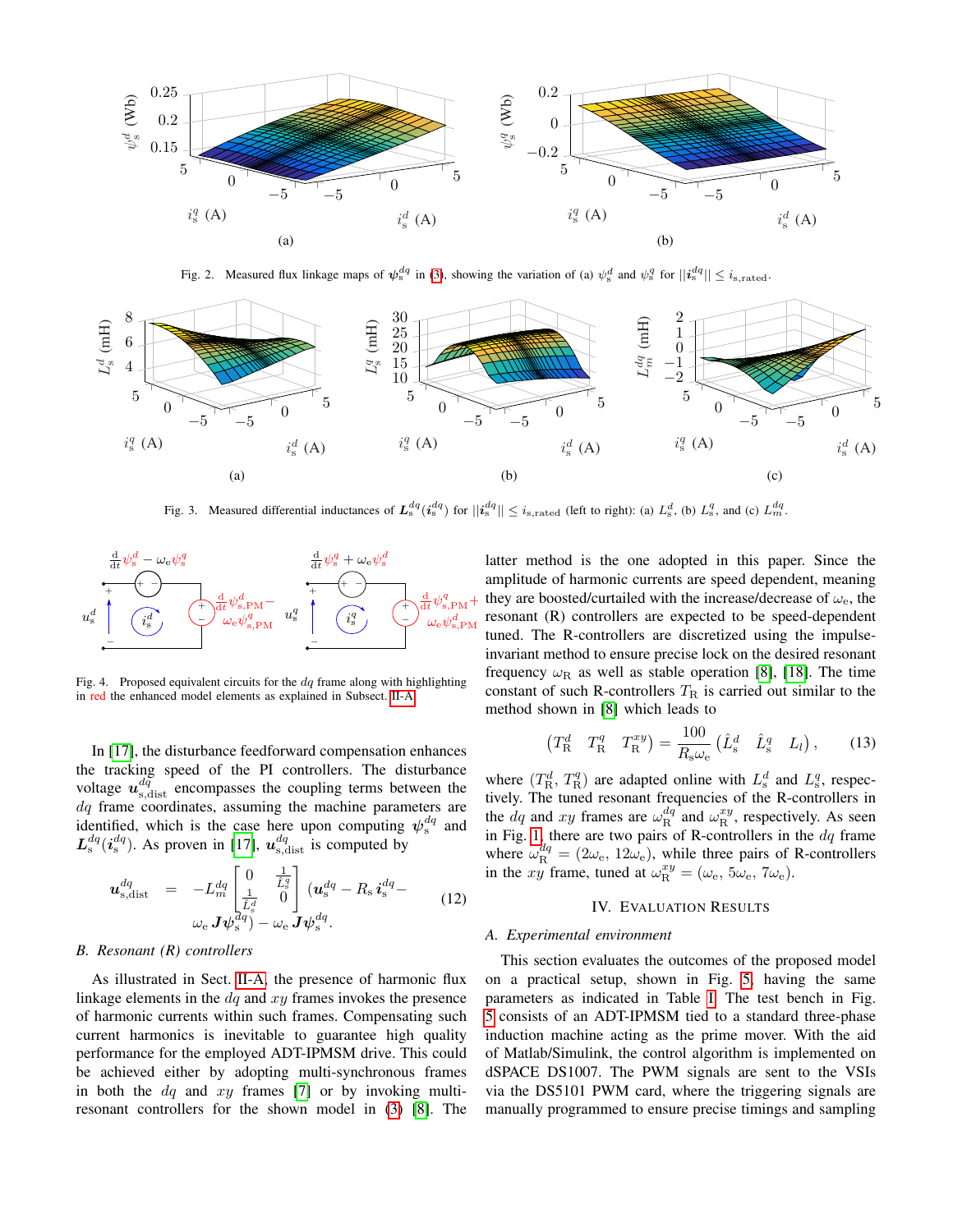

Fig. 5. Test bench: (I) ADT-IPMSM, (II) induction machine (i.e. prime mover) and (III) torque sensor.



Fig. 6. Back-*e.m.f* harmonic content of the ADT-IPMSM at 1000 RPM.

TABLE II. FFT of the rotor flux linkage at 1000 RPM.

| Order | Magnitude (Wb)                            | Phase (rad)                  |
|-------|-------------------------------------------|------------------------------|
|       | $180 \times 10^{-3}$                      |                              |
| 11    | $\psi_{\rm pm}^{11} = 5.1 \times 10^{-3}$ | $\phi_{0}^{11} = 3.5168$     |
| 13    | $\psi_{\rm pm}^{13} = 2.4 \times 10^{-3}$ | $\phi_{\rm o}^{13} = 0.4224$ |

instants. The A/D DS2004 board is triggered by the DS5101 board to carry-out the measurements in the middle of the switching period. The real-time control structure is similar to the indicated block diagram in Fig. 1. The discrete-time delay in the position measurement is compensated when applying the Park transformation (i.e.  $\overline{T}_{\rm p}(\phi_{\rm e} + \omega_{\rm e}/f_{\rm sw})$ ), as highlighted in Fig. 1 [19]. To identify the constants in (9), the ADT-IPMSM is open circuited and rotated at a constant speed of 1000 RPM. The back-*e.m.f* was measured using an oscilloscope and analyzed using Fast Fourier Transform (FFT) shown in Fig. 6, from which the flux-linkage harmonic content was estimated as shown in Table II. Moreover, the electromechanical torque is computed on dSPACE three times using the flux linkage maps in (5), obtained parameters in [15, Sec. 5.3], and the manufacturer parameters. The computed electromechanical torques are compared against the practically developed electromechanical torque, after compensating the torque losses (i.e. due to coulomb and viscous friction in (3) and using the parameters in Table I) [20, Sec. 11.1.5].

## *B. Transient and steady-state responses*

The electromechanical transients are directly affected by the  $dq$  frame dynamics. In order to evaluate the transient response for the proposed  $dq$  controllers in Sect. III, the reference  $dq$ currents (i.e.  $i_{s, \text{ref}}^{dq}$ ) are varied within a 0.5 s window, while monitoring the current transients during current references steps at 800 RPM. Fig. 7 illustrates the aforementioned current



Fig. 7. Experimental transient response for the proposed current controller in the dq frame as shown in Sect. III.

references with the corresponding  $i_s^{dq}$ . From Fig. 7, complete decoupling between the  $dq$  coordinates (i.e. disturbance compensation) could not be achieved; due to the presence of the R-controllers which exhibits some transients during changes in  $i_{s,ref}^{dq}$ . The settling times for a 2% error criteria were  $0.62$  ms and  $1.2$  ms for the  $dq$  coordinates, respectively. The settling times were larger when the reference currents were regulated to zero, which lead to  $dq$  settling times of 6.8 ms and 8 ms, respectively. The reported results are considered still acceptable.

For the steady-state evaluation, the harmonic spectrum of the stator currents was analyzed through FFT upon applying a given current reference of  $i_{\rm s,ref}^{dq} = (-3.78, -3.78)$  A. The resulted six phase currents are shown in Fig. 8(a). The FFT analysis shown in Fig. 8(b) indicate that the proposed controller is able to suppress the harmonic currents according to the indicated resonant frequencies shown in Fig. 1. A total harmonic distortion (THD) of 0.98% is reported. Furthermore, the measured electromechanical torque is compared with the computed torques leading to the results shown in Fig. 9, indicating the effectiveness of the proposed electromechanical torque model using the non-linear flux linkage maps in (5).

# *C. Torque maps and MTPA criteria*

The proposed electromechanical model using the flux maps in (5) is evaluated in the entire  $dq$  space compared to the linear flux linkages assumptions provided by the manufacturer and proposed method in [15, Sec. 5.3]. This is done by forcing  $\hat{i}_{s,ref}^{dq}$  through the entire  $dq$  space resulting in a surface plot defined as *torque maps*. By plotting the difference between the measured torque and computed torques, the outcomes are shown in Fig. 10, indicating that the proposed method produces the minimal error compared to the linear flux linkage method. It should be noted that the error between the proposed method and the measured electromechanical torque in Fig. 10(c) is not perfectly zero; since the acquired flux linkage maps in Fig. 2(a)-(b) had undergone some off-line smoothing leading to numerical errors. Furthermore, compensating the effect of torque losses is not perfect over the entire speed range. Nevertheless, the errors in Fig. 10(a)-(b) tend to increase and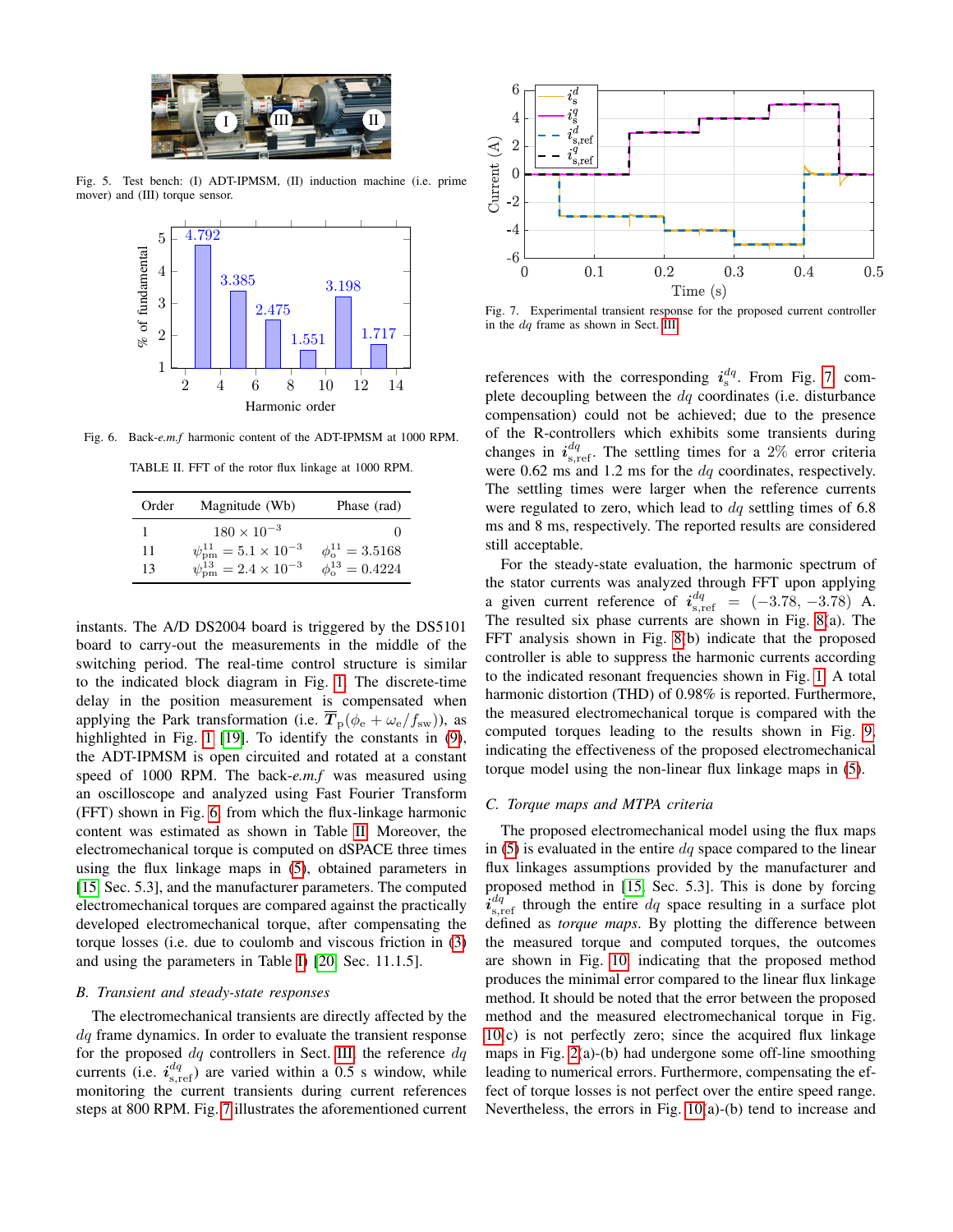

Fig. 8. (a) Stator currents and the corresponding (b) FFT at steady-state for  $\boldsymbol{i}^{\bar{dq}}_{\text{s,ref}} = (-3.78, -3.78)^\top \text{ A} \text{ and } \boldsymbol{i}^{\bar{x}y}_{\text{s,ref}} = (0, 0)^\top \text{ A}.$ 



Fig. 9. Comparison between the electromechanical torques computed using the parameters acquired by different methods and the measured one.

vary as the operating point is not in the vicinity of the origin point; since the effect of saturation and coupling between the dq coordinates starts to prevail.

On the other hand, it is possible to use torque map using the non-linear flux linkage to obtain the MTPA loci, which are obtained by calculating the minimum current magnitude  $||\mathbf{i}_{s}^{dq}||$  for a given measured torque. The new MTPA loci is shown in Fig. 11. It is clear that using non-linear flux linkage maps results in different MTPA loci compared to computing such loci with constant parameters. In other words, the proposed method leads to an optimum MTPA current reference generation compared to the other methods (i.e. reduced copper losses) [10]–[12]. By defining the stator copper losses as  $P_{\text{Cu}} := 3 ||\mathbf{i}_{\text{s}}^{dq}||^2 R_{\text{s}}$  (assuming  $\mathbf{i}_{\text{s}}^{xy}$  is regulated to *zero*), Fig. 12 shows the percentage errors between the stator copper losses  $\Delta P_{\text{Cu}}\%$  produced by the MTPA loci, obtained by the manufacturer's and [15, Sec. 5.3] parameters, and the non-linear flux linkage maps. Thus, the effectiveness of the proposed method is verified.

## V. CONCLUSION

In this paper, an enhanced electromechanical model was presented for ADT-IPMSMs, relying on estimating the nonlinear flux linkages, from which the differential inductances are identified, taking into account the cross-coupling between the  $dq$  coordinates and saturation. The  $dq$  harmonics, due to the PM flux harmonics, are also identified. The PI and Rcontrollers were tuned and operating-point adaptive depending on the obtained non-linear flux linkages. The non-linear flux linkages affects both the generated electromechanical torque and the MTPA current loci, which have been evaluated against assuming linear flux linkages as given by the manufacturer and estimated by recent literature. Thus, the motivation of employing such non-linear flux linkage maps, in terms of modeling and control has been verified. The theoretical findings were corroborated with a 2.5 kW ADT-IPMSM setup for the sake of validation.

#### ACKNOWLEDGMENT

This work is supported by the project AWESCO (H2020- ITN-642682) funded by the European Union's Horizon 2020 research and innovation program under the Marie Sklodowska-Curie grant agreement No. 642682.

## **REFERENCES**

- [1] I. Gonzalez-Prieto, M. J. Duran, H. S. Che, E. Levi, M. Bermúdez, and F. Barrero, "Fault-tolerant operation of six-phase energy conversion systems with parallel machine-side converters," *IEEE Trans. on Power Electron.*, vol. 31, pp. 3068–3079, Apr. 2016.
- [2] D. Hadiouche, H. Razik, and A. Rezzoug, "On the modeling and design of dual-stator windings to minimize circulating harmonic currents for vsi fed ac machines," *IEEE Trans. on Ind. Appl.*, vol. 40, pp. 506–515, Mar. 2004.
- [3] W. N. W. A. Munim, M. Duran, H. S. Che, M. Bermudez, I. Gonzalez-Prieto, and N. A. Rahim, "A unified analysis of the fault tolerance capability in six-phase induction motor drive," *IEEE Trans. on Power Electron.*, vol. 32, no. 10, pp. 7824–7836, 2016.
- [4] D. Dujic, E. Levi, and M. Jones, "DC bus utilisation in multiphase vsi supplied drives with a composite stator phase number," in *2010 IEEE Int. Conf. on Ind. Technology*, pp. 1495–1500, Mar. 2010.
- [5] S. Hu, Z. Liang, W. Zhang, and X. He, "Research on the integration of hybrid energy storage system and dual three-phase pmsm drive in ev," *IEEE Trans. on Ind. Electron.*, (early-access), 2017 (doi:10.1109/TIE.2017.2752141).
- [6] Y. Zhao and T. A. Lipo, "Space vector pwm control of dual three-phase induction machine using vector space decomposition," *IEEE Trans. on Ind. Appl.*, vol. 31, pp. 1100–1109, Sep. 1995.
- [7] Y. Hu, Z. Q. Zhu, and K. Liu, "Current control for dual three-phase permanent magnet synchronous motors accounting for current unbalance and harmonics," *IEEE Journal of Emerging and Selected Topics in Power Electron.*, vol. 2, pp. 272–284, Jun. 2014.
- [8] A. G. Yepes, J. Doval-Gandoy, F. Baneira, D. Perez-Estevez, and O. Lopez, "Current harmonic compensation for n-phase machines with asymmetrical winding arrangement and different neutral configurations," *IEEE Trans. on Ind. Appl.*, vol. 53, no. 6, pp. 5426–5439, 2017.
- [9] J. Karttunen, S. Kallio, P. Peltoniemi, and P. Silventoinen, "Current harmonic compensation in dual three-phase pmsms using a disturbance observer," *IEEE Trans. on Ind. Electron.*, vol. 63, pp. 583–594, Jan. 2016.